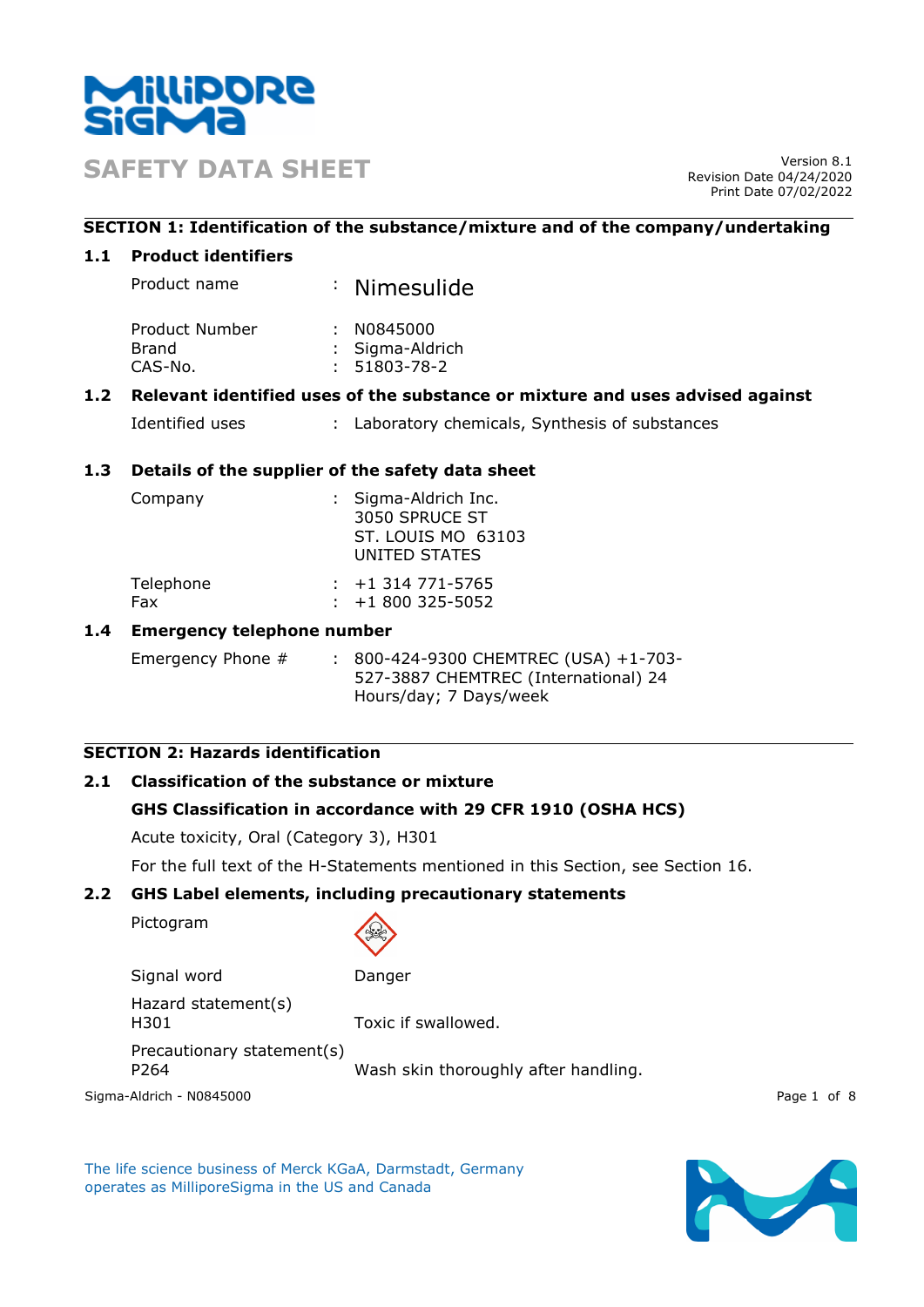| P270                 | Do not eat, drink or smoke when using this product.                    |
|----------------------|------------------------------------------------------------------------|
| $P301 + P310 + P330$ | IF SWALLOWED: Immediately call a POISON CENTER/doctor.                 |
|                      | Rinse mouth.                                                           |
| P405                 | Store locked up.                                                       |
| P501                 | Dispose of contents/ container to an approved waste disposal<br>plant. |

#### **2.3 Hazards not otherwise classified (HNOC) or not covered by GHS** - none

#### **SECTION 3: Composition/information on ingredients**

#### **3.1 Substances**

| Formula<br>Molecular weight<br>CAS-No. | : C13H12N2O5S<br>308.3 g/mol<br>51803-78-2 |                    |               |
|----------------------------------------|--------------------------------------------|--------------------|---------------|
| Component                              |                                            | Classification     | Concentration |
| <b>Nimesulide</b>                      |                                            |                    |               |
|                                        |                                            | Acute Tox. 3; H301 | $\le$ = 100 % |

For the full text of the H-Statements mentioned in this Section, see Section 16.

#### **SECTION 4: First aid measures**

#### **4.1 Description of first aid measures**

#### **General advice**

Consult a physician. Show this safety data sheet to the doctor in attendance.Move out of dangerous area.

#### **If inhaled**

If breathed in, move person into fresh air. If not breathing, give artificial respiration. Consult a physician.

#### **In case of skin contact**

Wash off with soap and plenty of water. Take victim immediately to hospital. Consult a physician.

#### **In case of eye contact**

Flush eyes with water as a precaution.

#### **If swallowed**

Never give anything by mouth to an unconscious person. Rinse mouth with water. Consult a physician.

#### **4.2 Most important symptoms and effects, both acute and delayed**

The most important known symptoms and effects are described in the labelling (see section 2.2) and/or in section 11

**4.3 Indication of any immediate medical attention and special treatment needed** No data available

Sigma-Aldrich - N0845000 Page 2 of 8

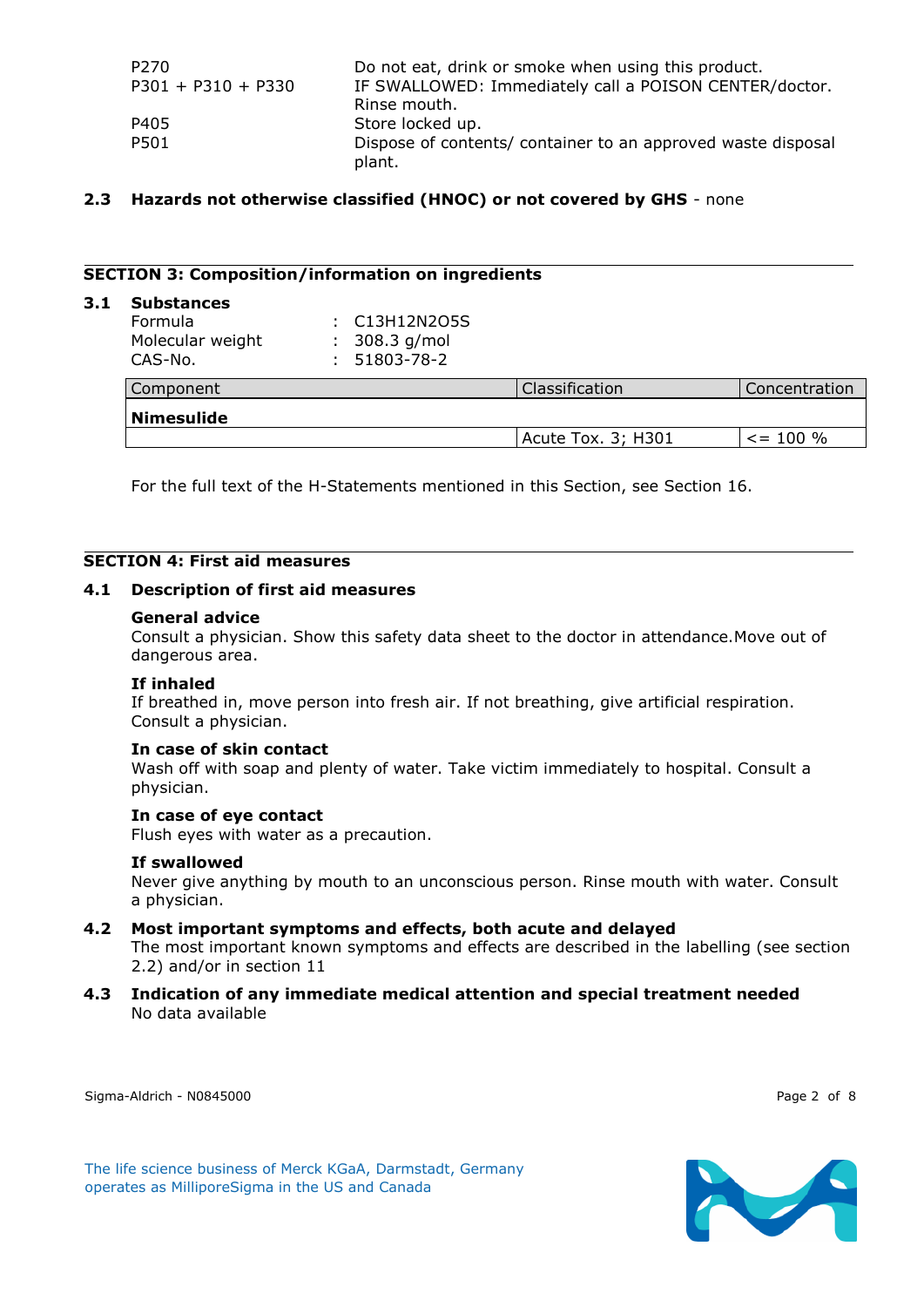## **SECTION 5: Firefighting measures**

## **5.1 Extinguishing media**

# **Suitable extinguishing media**

Use water spray, alcohol-resistant foam, dry chemical or carbon dioxide.

- **5.2 Special hazards arising from the substance or mixture** Carbon oxides, Nitrogen oxides (NOx), Sulphur oxides Combustible.
- **5.3 Advice for firefighters** Wear self-contained breathing apparatus for firefighting if necessary.
- **5.4 Further information** No data available

## **SECTION 6: Accidental release measures**

- **6.1 Personal precautions, protective equipment and emergency procedures** Wear respiratory protection. Avoid dust formation. Avoid breathing vapours, mist or gas. Ensure adequate ventilation. Evacuate personnel to safe areas. Avoid breathing dust. For personal protection see section 8.
- **6.2 Environmental precautions** Prevent further leakage or spillage if safe to do so. Do not let product enter drains.
- **6.3 Methods and materials for containment and cleaning up** Pick up and arrange disposal without creating dust. Sweep up and shovel. Keep in suitable, closed containers for disposal.
- **6.4 Reference to other sections** For disposal see section 13.

#### **SECTION 7: Handling and storage**

#### **7.1 Precautions for safe handling**

Avoid contact with skin and eyes. Avoid formation of dust and aerosols.Further processing of solid materials may result in the formation of combustible dusts. The potential for combustible dust formation should be taken into consideration before additional processing occurs.

Provide appropriate exhaust ventilation at places where dust is formed. For precautions see section 2.2.

# **7.2 Conditions for safe storage, including any incompatibilities**

Keep container tightly closed in a dry and well-ventilated place. Storage class (TRGS 510): 6.1C: Combustible, acute toxic Cat.3 / toxic compounds or compounds which causing chronic effects

# **7.3 Specific end use(s)**

Apart from the uses mentioned in section 1.2 no other specific uses are stipulated

Sigma-Aldrich - N0845000 Page 3 of 8

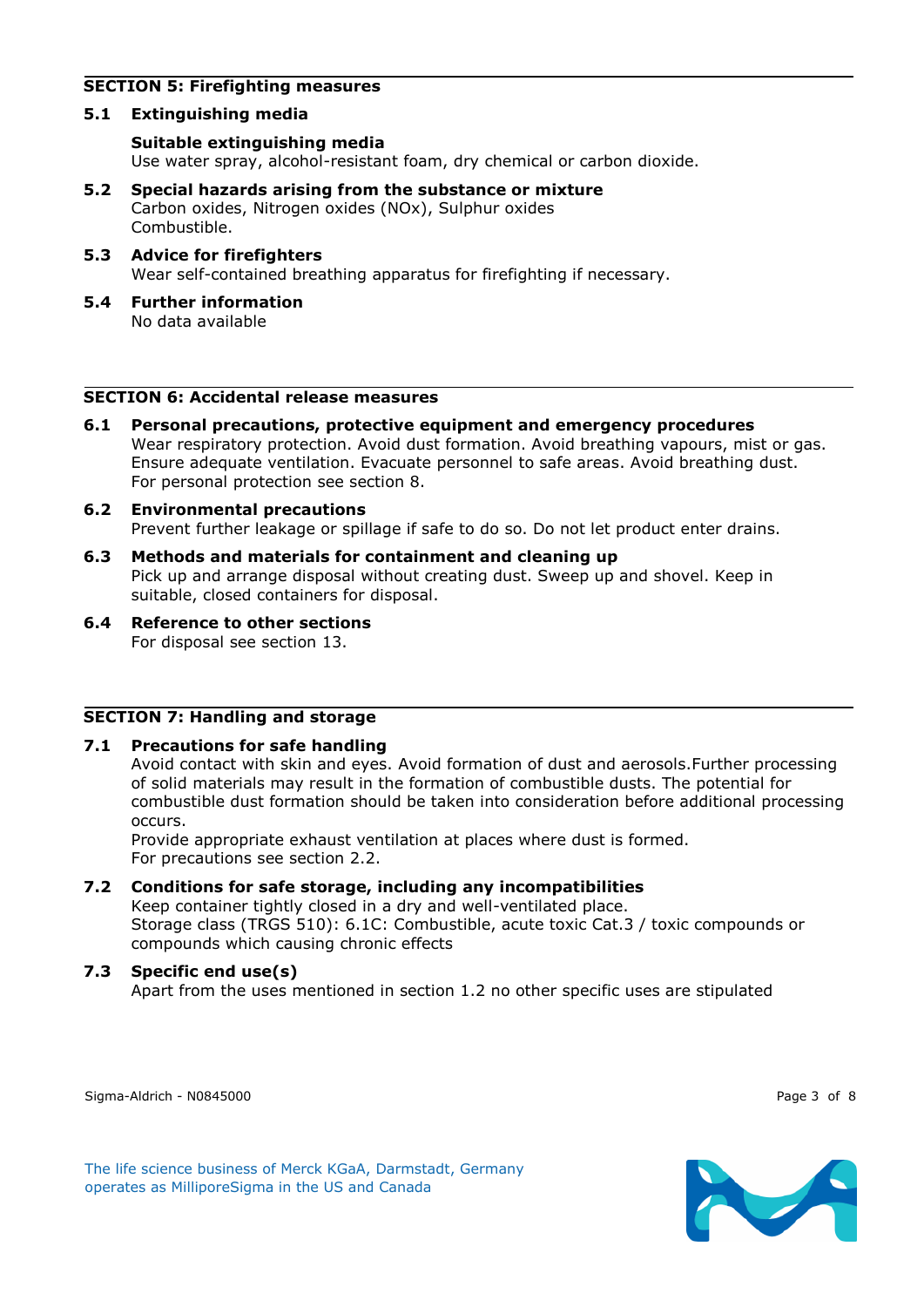## **SECTION 8: Exposure controls/personal protection**

#### **8.1 Control parameters**

## **Components with workplace control parameters**

Contains no substances with occupational exposure limit values.

## **8.2 Exposure controls**

#### **Appropriate engineering controls**

Avoid contact with skin, eyes and clothing. Wash hands before breaks and immediately after handling the product.

## **Personal protective equipment**

#### **Eye/face protection**

Face shield and safety glasses Use equipment for eye protection tested and approved under appropriate government standards such as NIOSH (US) or EN 166(EU).

#### **Skin protection**

Handle with gloves. Gloves must be inspected prior to use. Use proper glove removal technique (without touching glove's outer surface) to avoid skin contact with this product. Dispose of contaminated gloves after use in accordance with applicable laws and good laboratory practices. Wash and dry hands.

#### **Body Protection**

Complete suit protecting against chemicals, The type of protective equipment must be selected according to the concentration and amount of the dangerous substance at the specific workplace.

#### **Respiratory protection**

Where risk assessment shows air-purifying respirators are appropriate use a fullface particle respirator type N99 (US) or type P2 (EN 143) respirator cartridges as a backup to engineering controls. If the respirator is the sole means of protection, use a full-face supplied air respirator. Use respirators and components tested and approved under appropriate government standards such as NIOSH (US) or CEN (EU).

#### **Control of environmental exposure**

Prevent further leakage or spillage if safe to do so. Do not let product enter drains.

# **SECTION 9: Physical and chemical properties**

#### **9.1 Information on basic physical and chemical properties**

| a) | Appearance                                 | Form: solid       |
|----|--------------------------------------------|-------------------|
| b) | Odour                                      | No data available |
| C) | <b>Odour Threshold</b>                     | No data available |
| d) | рH                                         | No data available |
| e) | Melting<br>point/freezing point            | No data available |
| f) | Initial boiling point<br>and boiling range | No data available |
|    |                                            |                   |

g) Flash point ()No data available

Sigma-Aldrich - N0845000 Page 4 of 8

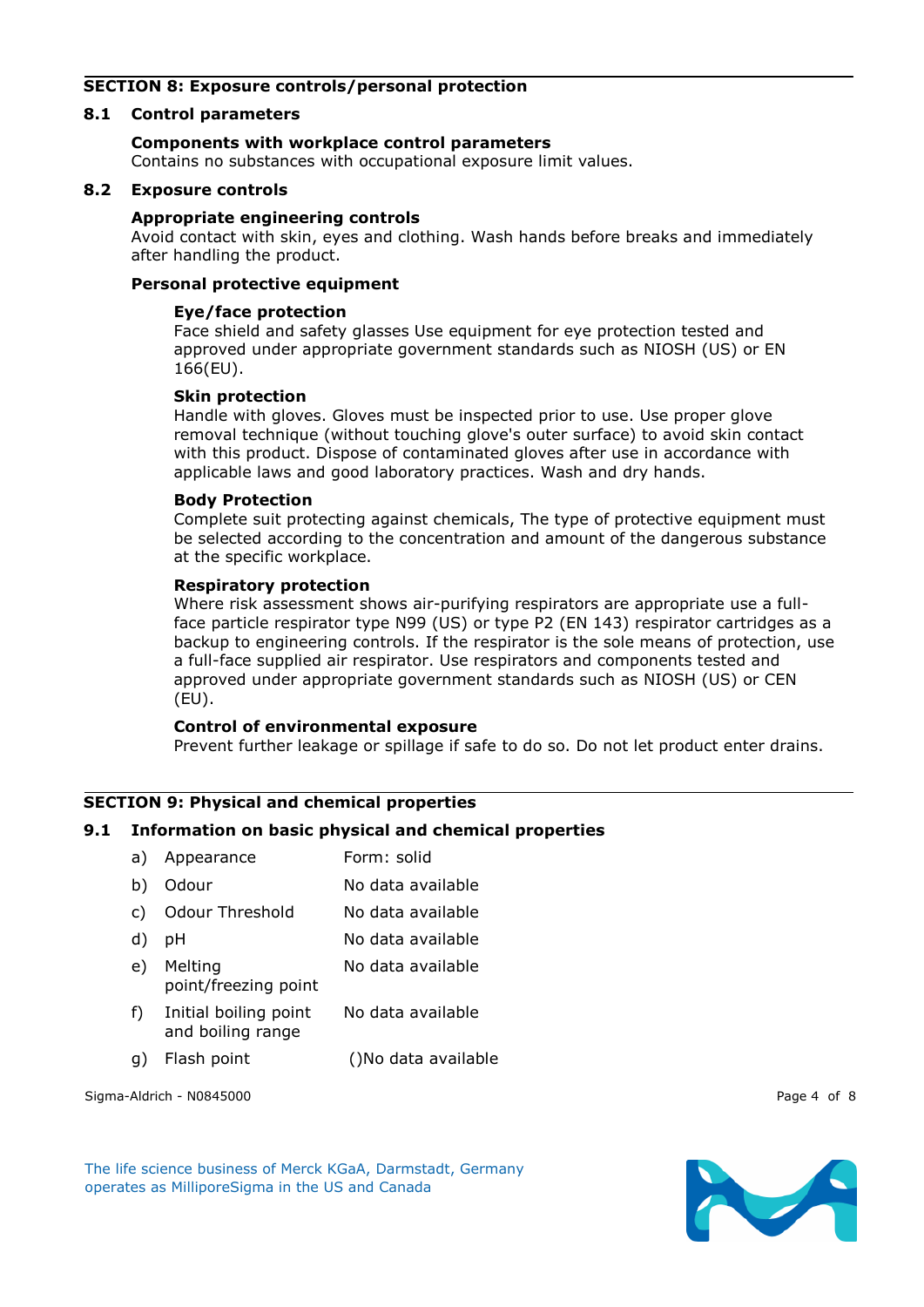| h) | Evaporation rate                                   | No data available |
|----|----------------------------------------------------|-------------------|
| i) | Flammability (solid,<br>gas)                       | No data available |
| j) | Upper/lower<br>flammability or<br>explosive limits | No data available |
| k) | Vapour pressure                                    | No data available |
| I) | Vapour density                                     | No data available |
| m) | Relative density                                   | No data available |
| n) | Water solubility                                   | No data available |
| o) | Partition coefficient:<br>n-octanol/water          | No data available |
| p) | Auto-ignition<br>temperature                       | No data available |
| q) | Decomposition<br>temperature                       | No data available |
| r) | Viscosity                                          | No data available |
| s) | <b>Explosive properties</b>                        | No data available |
| t) | Oxidizing properties                               | No data available |

**9.2 Other safety information** No data available

## **SECTION 10: Stability and reactivity**

- **10.1 Reactivity** No data available
- **10.2 Chemical stability** Stable under recommended storage conditions.
- **10.3 Possibility of hazardous reactions** No data available
- **10.4 Conditions to avoid** No data available
- **10.5 Incompatible materials** Strong oxidizing agents
- **10.6 Hazardous decomposition products** Hazardous decomposition products formed under fire conditions. - Carbon oxides, Nitrogen oxides (NOx), Sulphur oxides In the event of fire: see section 5

Sigma-Aldrich - N0845000 Page 5 of 8

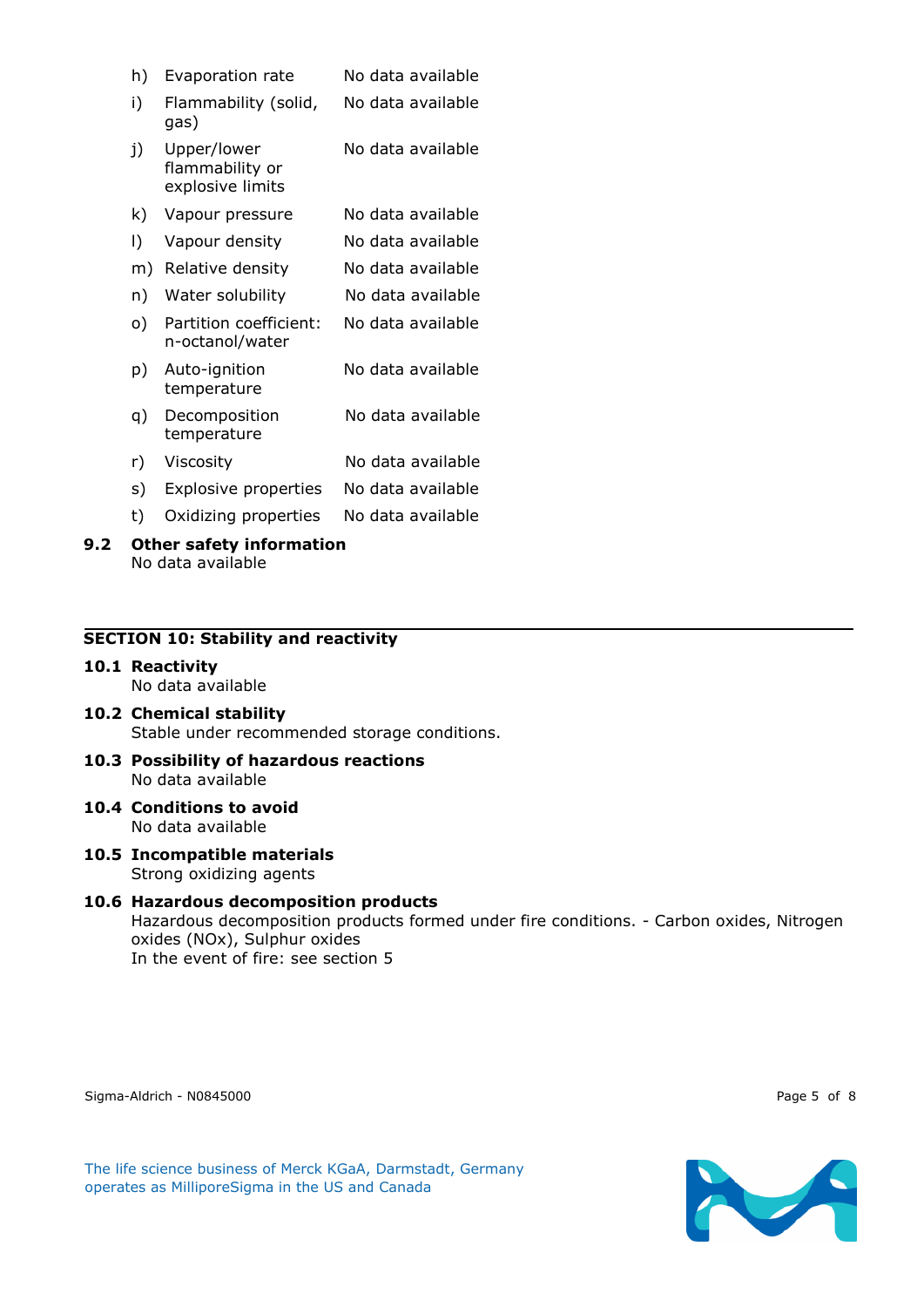# **SECTION 11: Toxicological information**

# **11.1 Information on toxicological effects**

#### **Acute toxicity**

LD50 Oral - Rat - 200 mg/kg Remarks: (RTECS) Inhalation: No data available Dermal: No data available No data available

**Skin corrosion/irritation** No data available

**Serious eye damage/eye irritation** No data available

**Respiratory or skin sensitisation** No data available

**Germ cell mutagenicity** No data available

#### **Carcinogenicity**

- IARC: No component of this product present at levels greater than or equal to 0.1% is identified as probable, possible or confirmed human carcinogen by IARC.
- NTP: No component of this product present at levels greater than or equal to 0.1% is identified as a known or anticipated carcinogen by NTP.
- OSHA: No component of this product present at levels greater than or equal to 0.1% is on OSHA's list of regulated carcinogens.

#### **Reproductive toxicity**

No data available

**Specific target organ toxicity - single exposure** No data available

**Specific target organ toxicity - repeated exposure** No data available

**Aspiration hazard** No data available

**Additional Information**

RTECS: Not available

To the best of our knowledge, the chemical, physical, and toxicological properties have not been thoroughly investigated.

# **SECTION 12: Ecological information**

#### **12.1 Toxicity**

No data available

Sigma-Aldrich - N0845000 Page 6 of 8

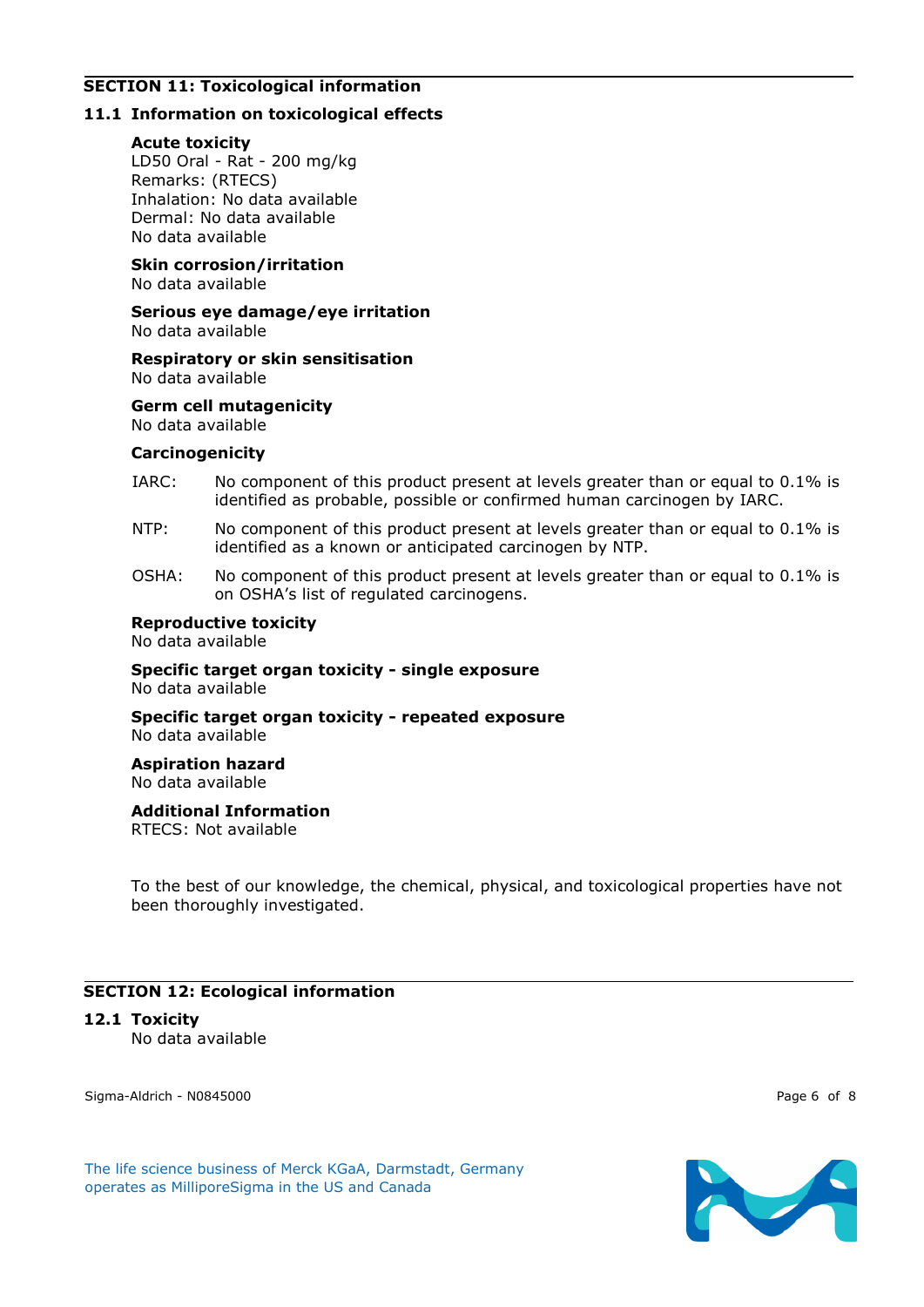#### **12.2 Persistence and degradability** No data available

**12.3 Bioaccumulative potential** No data available

### **12.4 Mobility in soil** No data available

#### **12.5 Results of PBT and vPvB assessment**

PBT/vPvB assessment not available as chemical safety assessment not required/not conducted

# **12.6 Other adverse effects**

No data available

#### **SECTION 13: Disposal considerations**

#### **13.1 Waste treatment methods**

#### **Product**

Contact a licensed professional waste disposal service to dispose of this material. Dissolve or mix the material with a combustible solvent and burn in a chemical incinerator equipped with an afterburner and scrubber. Offer surplus and non-recyclable solutions to a licensed disposal company.

#### **Contaminated packaging**

Dispose of as unused product.

## **SECTION 14: Transport information**

#### **DOT (US)**

UN number: 2811 Class: 6.1 Packing group: III Proper shipping name: Toxic solids, organic, n.o.s. (Nimesulide) Reportable Quantity (RQ): Poison Inhalation Hazard: No

#### **IMDG**

UN number: 2811 Class: 6.1 Packing group: III EMS-No: F-A, S-A Proper shipping name: TOXIC SOLID, ORGANIC, N.O.S. (Nimesulide)

#### **IATA**

UN number: 2811 Class: 6.1 Packing group: III Proper shipping name: Toxic solid, organic, n.o.s. (Nimesulide)

#### **SECTION 15: Regulatory information**

#### **SARA 302 Components**

This material does not contain any components with a section 302 EHS TPQ.

#### **SARA 313 Components**

Sigma-Aldrich - N0845000 Page 7 of 8